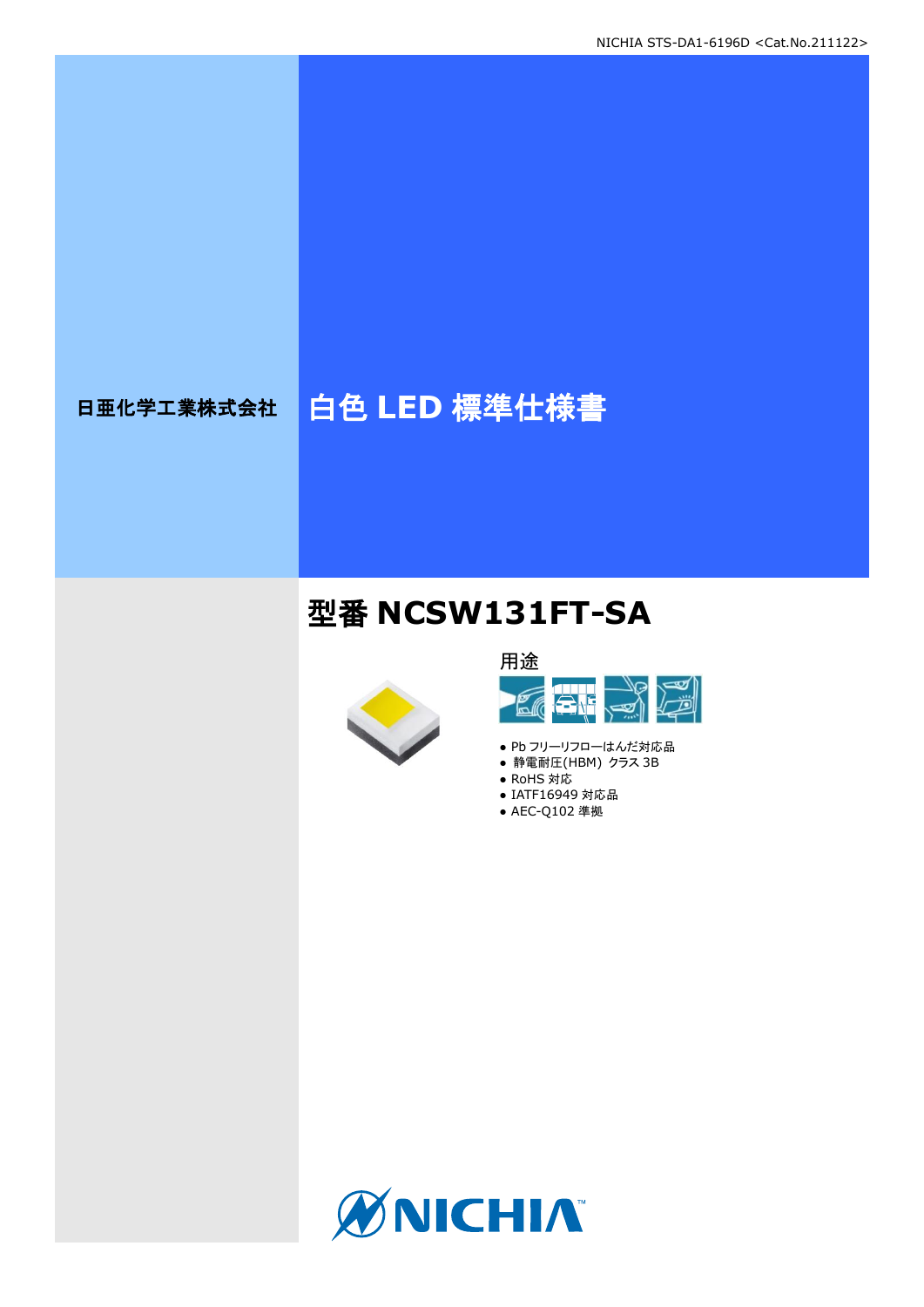### 規格

### (1) 絶対最大定格

| 項目        | 記号                 | 最大定格           | 単位 |
|-----------|--------------------|----------------|----|
| 順電流       | IF                 | 1500           | mA |
| パルス順電流    | $I_{FP}$           | 3000           | mA |
| 静電耐圧(HBM) | <b>VESD</b>        | 8              | kV |
| 逆方向許容電流   | $I_{R}$            | 85             | mA |
| 許容損失      | $P_D$              | 5.58           | W  |
| 動作温度      | $T_{\mathsf{opr}}$ | $-40 \sim 125$ | °C |
| 保存温度      | $T_{sta}$          | $-40 \sim 125$ | °C |
| ジャンクション温度 | Т١                 | 150            | °C |

\* TJ=25°C での値です。

\* 静電耐圧(HBM)は ANSI/ESDA/JEDEC JS-001 のクラス 3B です。

\* 動作温度ははんだ接合部温度(TS)での値です。

#### (2) 特性

| 項目   |   | 記号                   | 条件             | 標準     | 最大  |      |
|------|---|----------------------|----------------|--------|-----|------|
| 順電圧  |   | VF                   | $I_F = 1000mA$ | 3.25   |     |      |
| 光束   |   | $\Phi_{v}$           | $I_F = 1000mA$ | 380    |     | lm   |
|      | X |                      | $I_F = 1000mA$ | 0.3292 |     |      |
| 色度座標 |   | -                    | $I_F = 1000mA$ | 0.3439 |     |      |
|      |   | $R_{\theta}$ JS_real |                | 3.8    | 4.4 |      |
| 熱抵抗  |   | Rejs el              |                | 2.4    | 2.8 | °C/W |

\* TJ=25°C での値です。順電圧、光束、色度座標は、パルス幅 0.05msec、デューティー比 1%の連続矩形波により測定しています。

\* 光束は、CIE 127:2007 に準拠した国家標準校正値と整合をとっています。

\* 色度座標は、CIE 1931 色度図に基づくものとします。

\* 熱抵抗 RθJS\_realは電力変換効率(ηe=36%)を考慮した値です。JESD51 をご参照ください。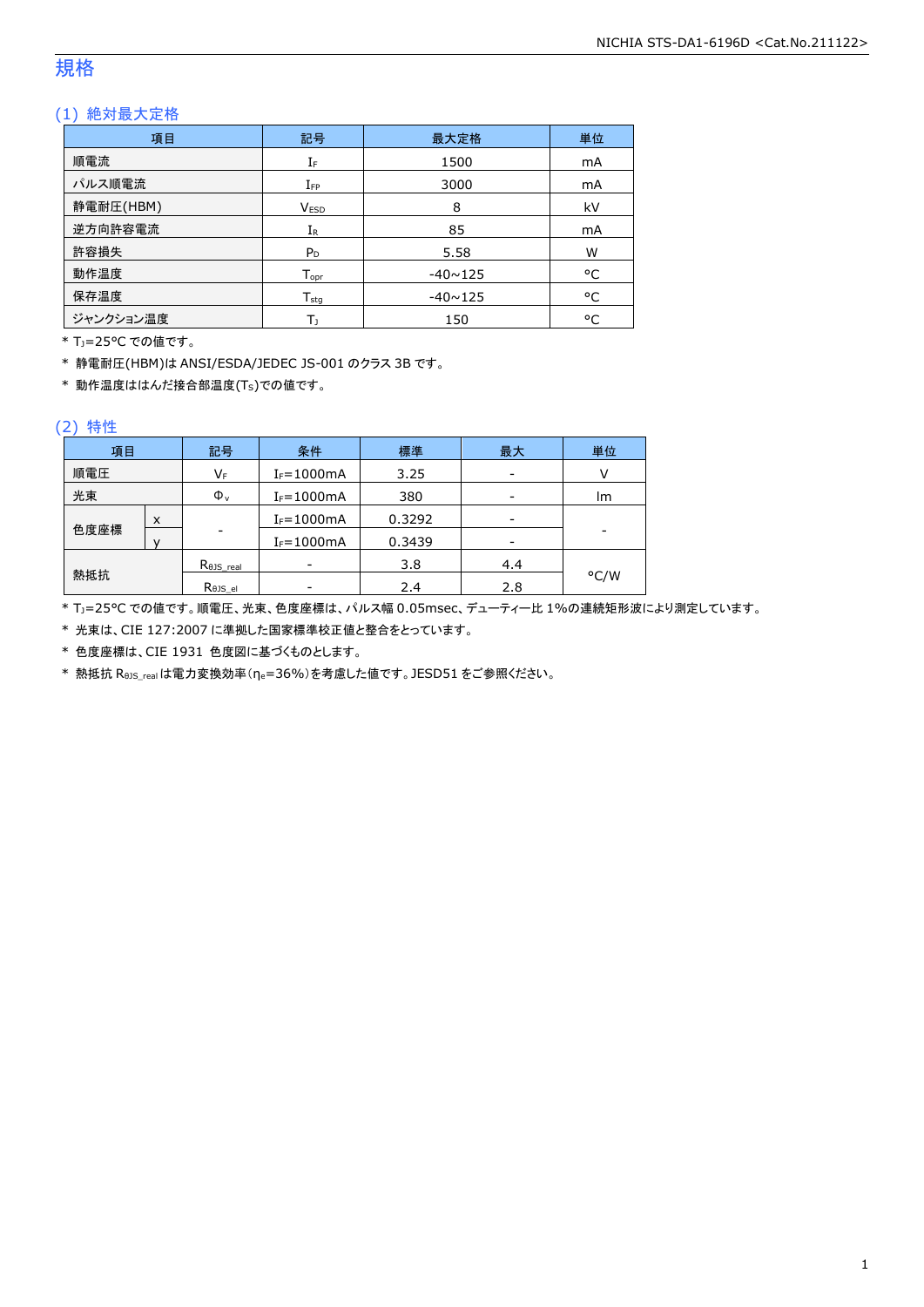## ランク分け

| 項目  | ランク  | 最小  | 最大  | 単位 |  |
|-----|------|-----|-----|----|--|
| 順電圧 | -    | 2.9 | 3.5 |    |  |
|     | R400 | 400 | 425 | Im |  |
| 光束  | R375 | 375 | 400 |    |  |
|     | R350 | 350 | 375 |    |  |

色度範囲

|   | ランク asw60 |        |        | ランク sw57 |   |        |        |        |        |
|---|-----------|--------|--------|----------|---|--------|--------|--------|--------|
| ᄉ | 0.3163    | 0.3138 | 0.3296 | 0.3300   | x | 0.3221 | 0.3207 | 0.3376 | 0.3366 |
|   | 0.3181    | 0.3381 | 3526   | 0.3308   |   | 0.3261 | 0.3462 | 0.3616 | 0.3369 |

\* Tj=25°C での値です。パルス幅 0.05msec、デューティー比 1%の連続矩形波により測定しています。

\* 順電圧は±0.05V の公差があります。

\* 光束は±5%の公差があります。

\* 色度は±0.003 の公差があります。

\* 1 注文単位に対して上記のランクを納入します。又、その納入比率は問わないものとします。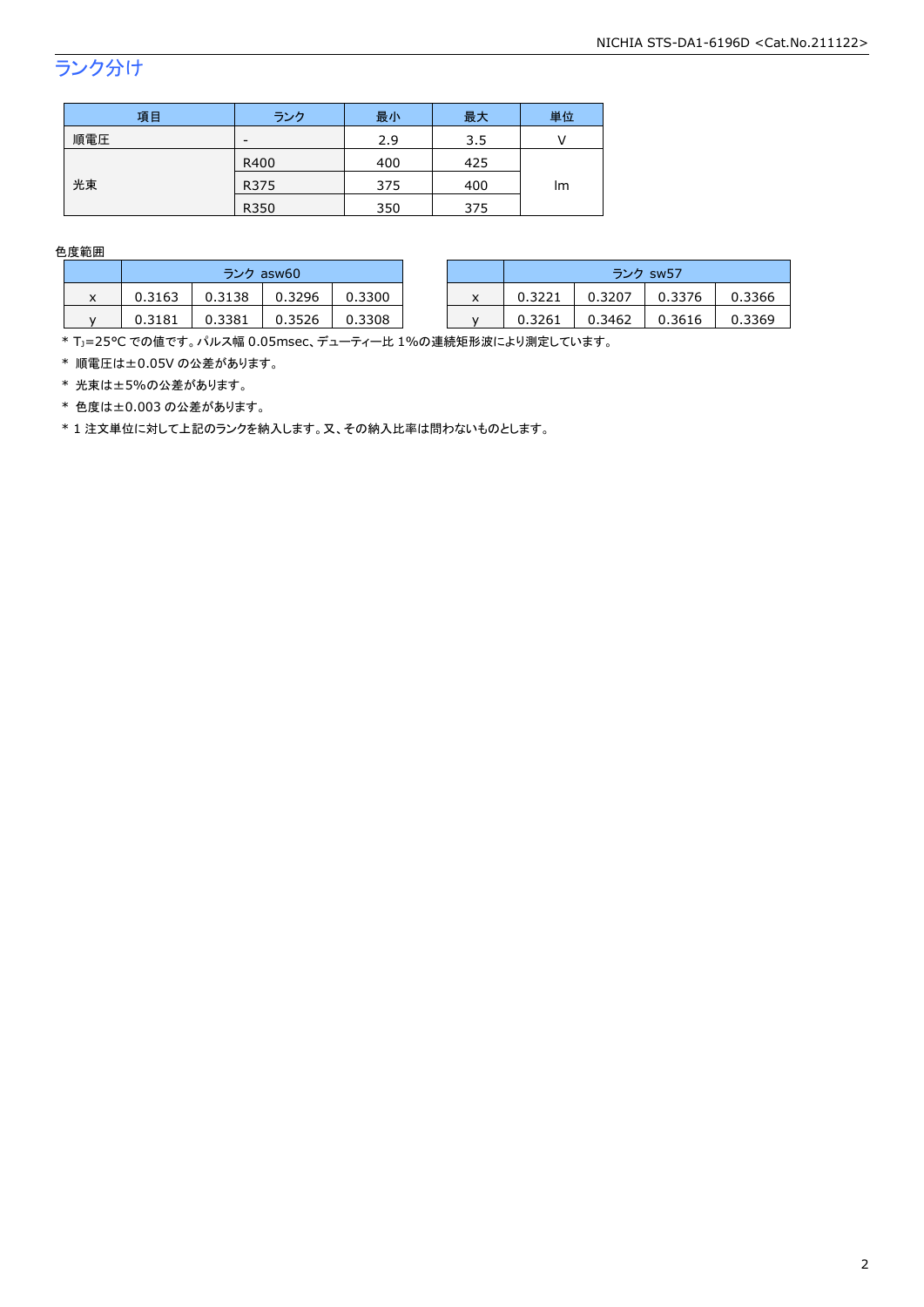色度図

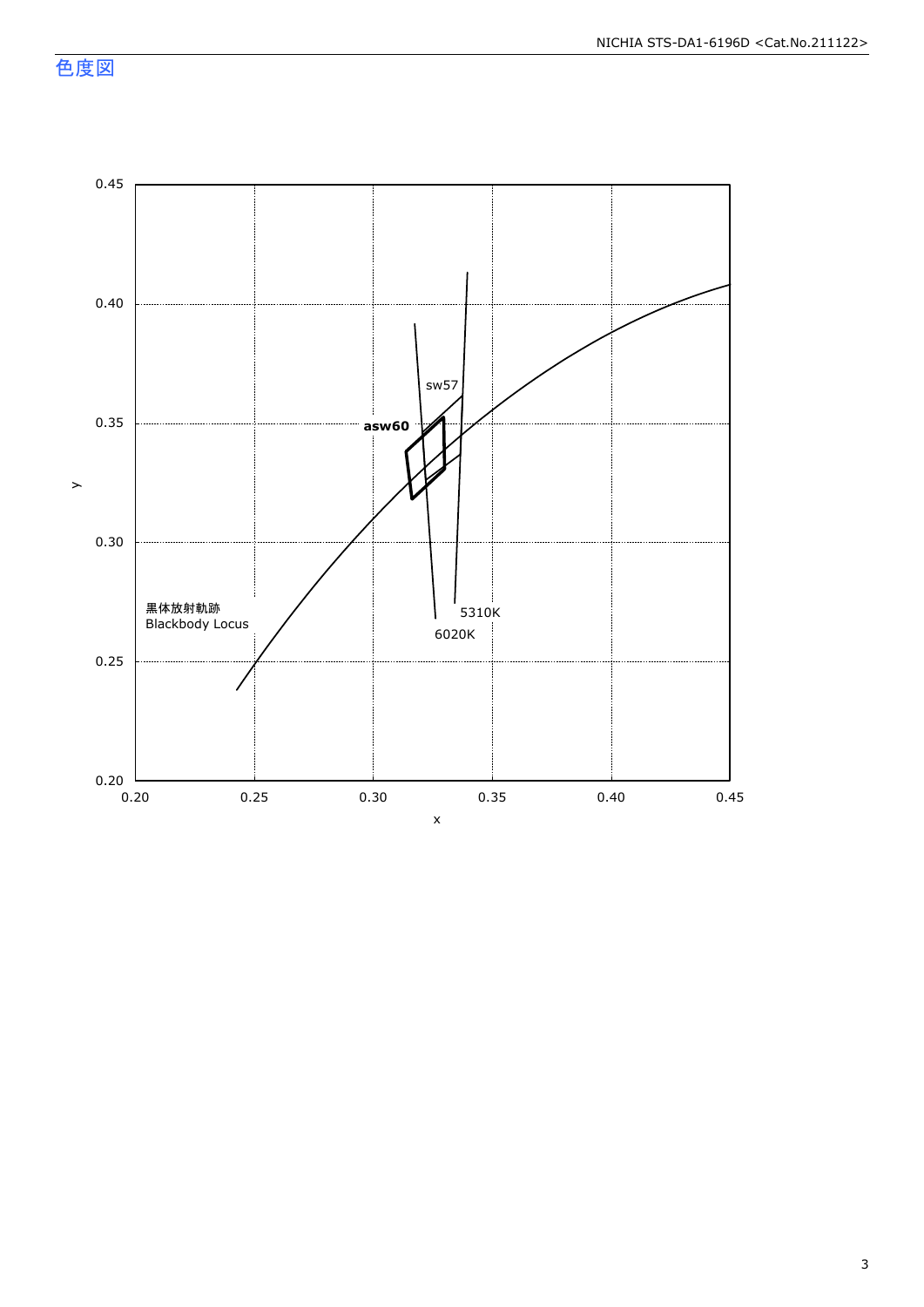### 外形寸法

This product complies with RoHS Directive. \* 本製品はRoHS指令に適合しております。

Part No. NCSW131F-SA

No. STS-DA7-17389A<br>(単位 Unit: mm,公差 Tolerance: ±0.05)





\* バリは寸法に含まないものとします。 0.0061g(TYP) Weight

Dimensions do not include mold flash.

The height of LED package is from the bottom of back electrode to the surface of emitting area. \* 製品高さは、裏面電極から発光エリアまでの寸法です。





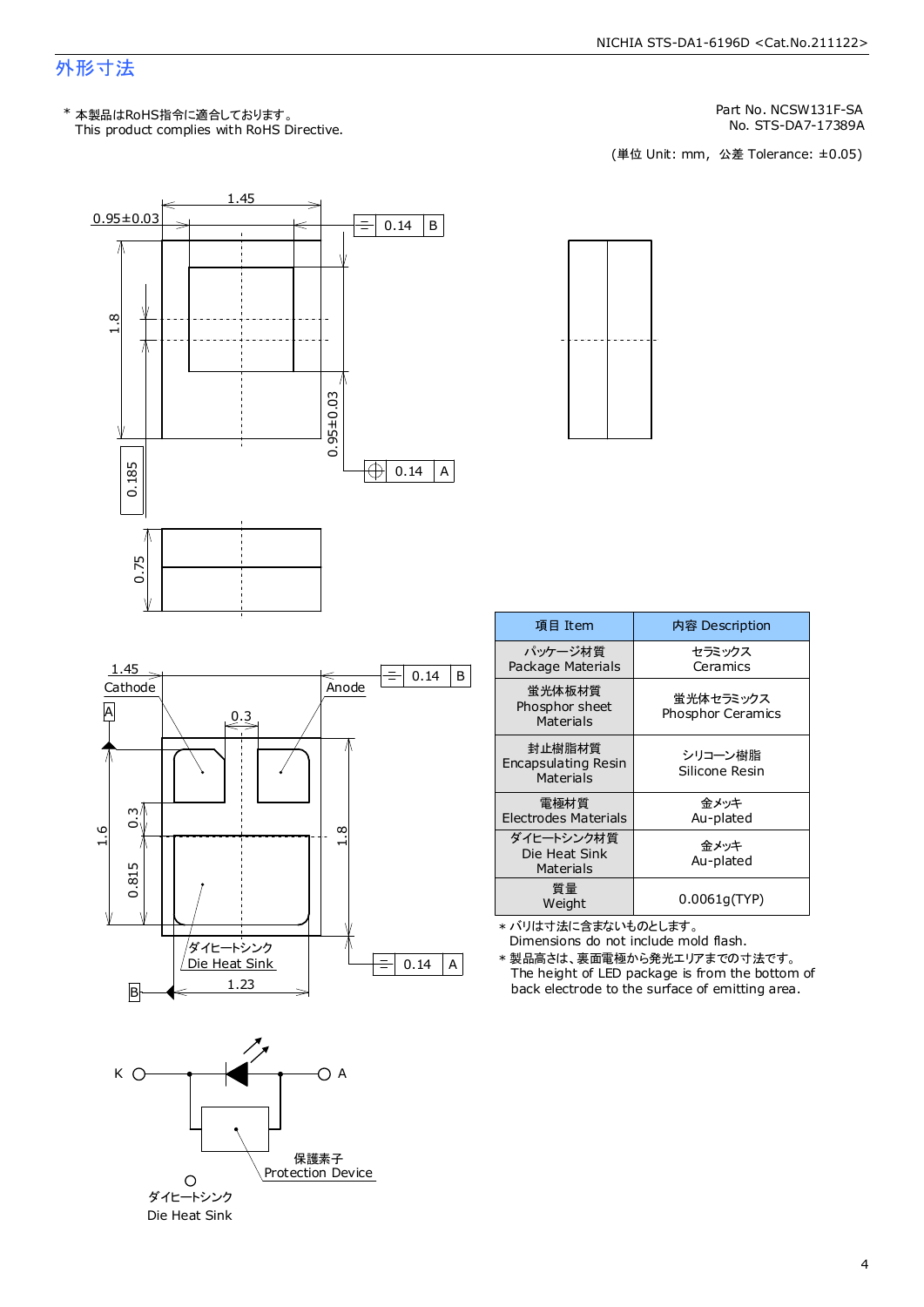### はんだ付け

● リフロー条件(Pb フリーはんだ使用時)



● 推奨取り付けパターン ろんじょう しょうしゃ ゆうしゃ ウィック あんきょう きょうかん きゅうしょく 推奨メタルマスク開口パターン





(単位 Unit: mm)

- \* 本製品は、リフロー対応品です。ディップはんだ、手はんだについては保証できません。
- \* リフローはんだは 2 回までとして下さい。
- \* ご使用のはんだ推奨条件を基にリフロープロファイルを設定して下さい。
- \* ピーク温度からの冷却温度勾配が緩やかになるように配慮して、急冷却を避けて下さい。
- \* 大気リフローの場合、リフロー時の熱や雰囲気の影響により、光学的劣化を起こすことがあります。リフローに際しては、窒素リフローを推奨します。
- \* 本製品は、発光面にセラミックスを用いているため、過度な力が加わると傷、欠け、割れ、製品の変形、断線や信頼性に影響を及ぼす恐れがあります。 推奨実装条件:

専用ノズルを推奨します。(下図ノズル図面参照)

ノズル接触部:

蛍光体板の中心。(以下の右から 2 番目の図参照)



 上図のように蛍光体板端を吸着すると欠け、割れ発生の原因となります。 実装圧力 3.5N/m㎡以下 ※但し、最大荷重 5N 以下 吸引圧力 8N/c ㎡以下(0.8kgf/c ㎡以下)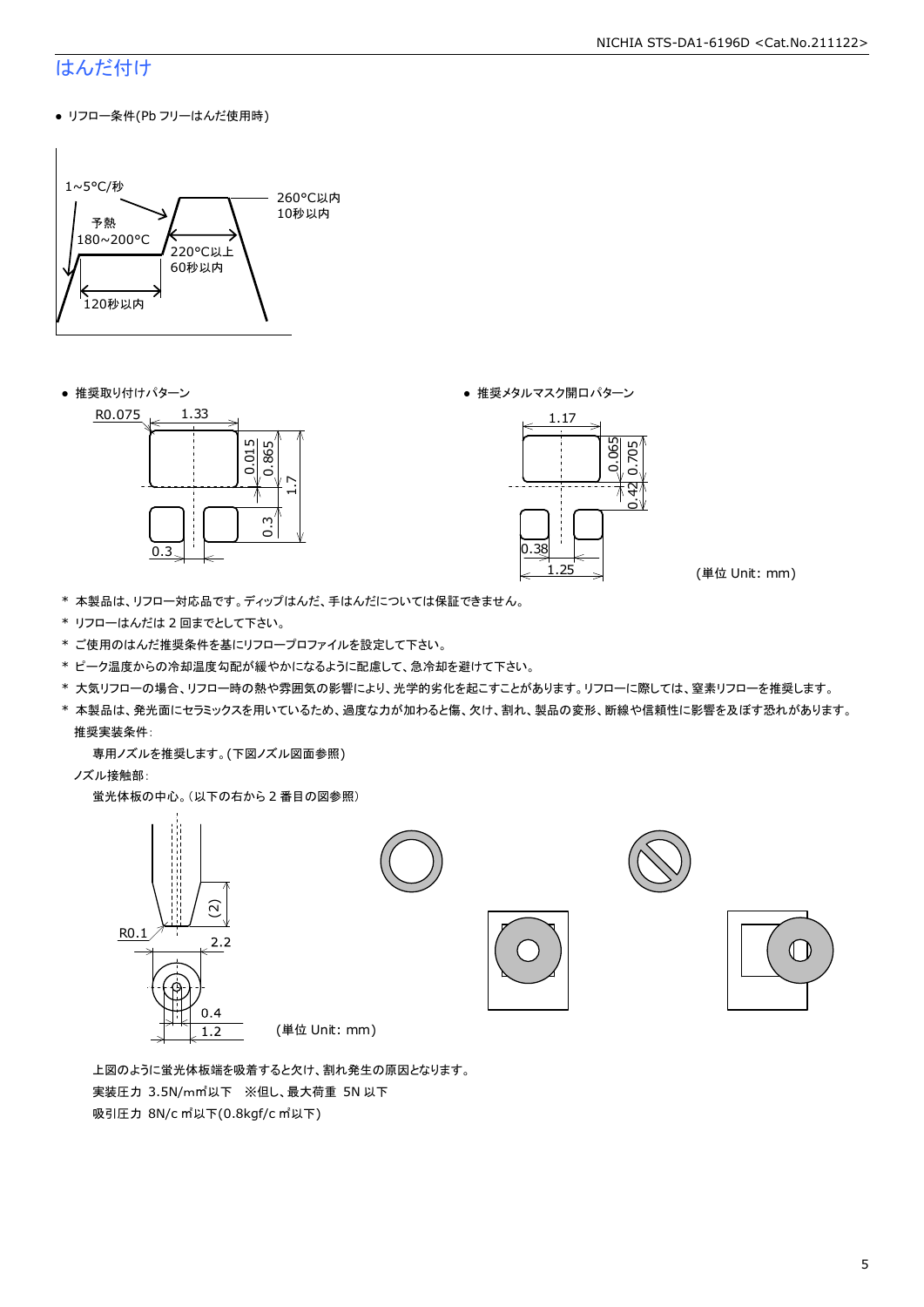- \* 基本的にはんだの取り付け後の修正は行わないで下さい。やむをえず修正する場合は、ホットプレートを使用して下さい。また、事前に修正による特性の 劣化のなきことを確認の上行って下さい。
- \* ダイヒートシンク部をはんだ実装して下さい。やむをえずできない場合は、熱伝導性の良い接着剤を使用して下さい。
- \* はんだ付け時、加熱された状態で LED にストレスを加えないで下さい。
- \* 実装機を使用する場合は、本製品にあった吸着ノズルを選定下さい。
- \* あくまで推奨ランドは LED を問題無く取り付けられるランドサイズとなっています。高密度実装などで実装精度が必要となる場合は、それに適したランド形 状を検討下さい。
- \* フラックスを使用する場合はノンハロゲンタイプを推奨します。また LED に直接フラックスがかかるような工程設計は行わないで下さい。
- \* 取り付けパターンに対して、はんだ種類及びはんだ塗布量が問題ないことを事前に確認して下さい。
- \* 電極パターンが全てパッケージの裏面にあるため、はんだ部が外観では確認できません。貴社にてはんだ条件を充分に確認の上でご使用下さい。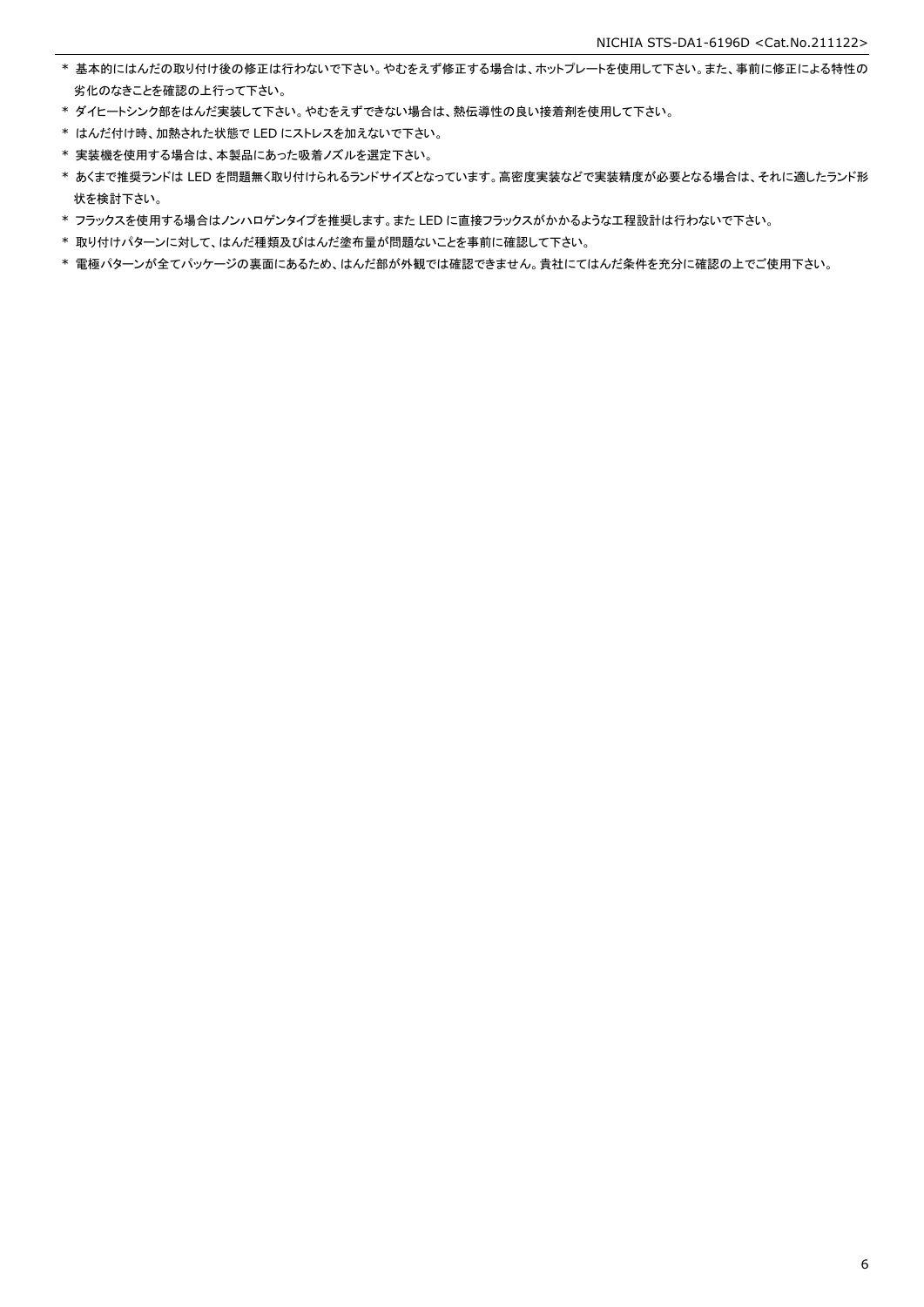### テーピング仕様

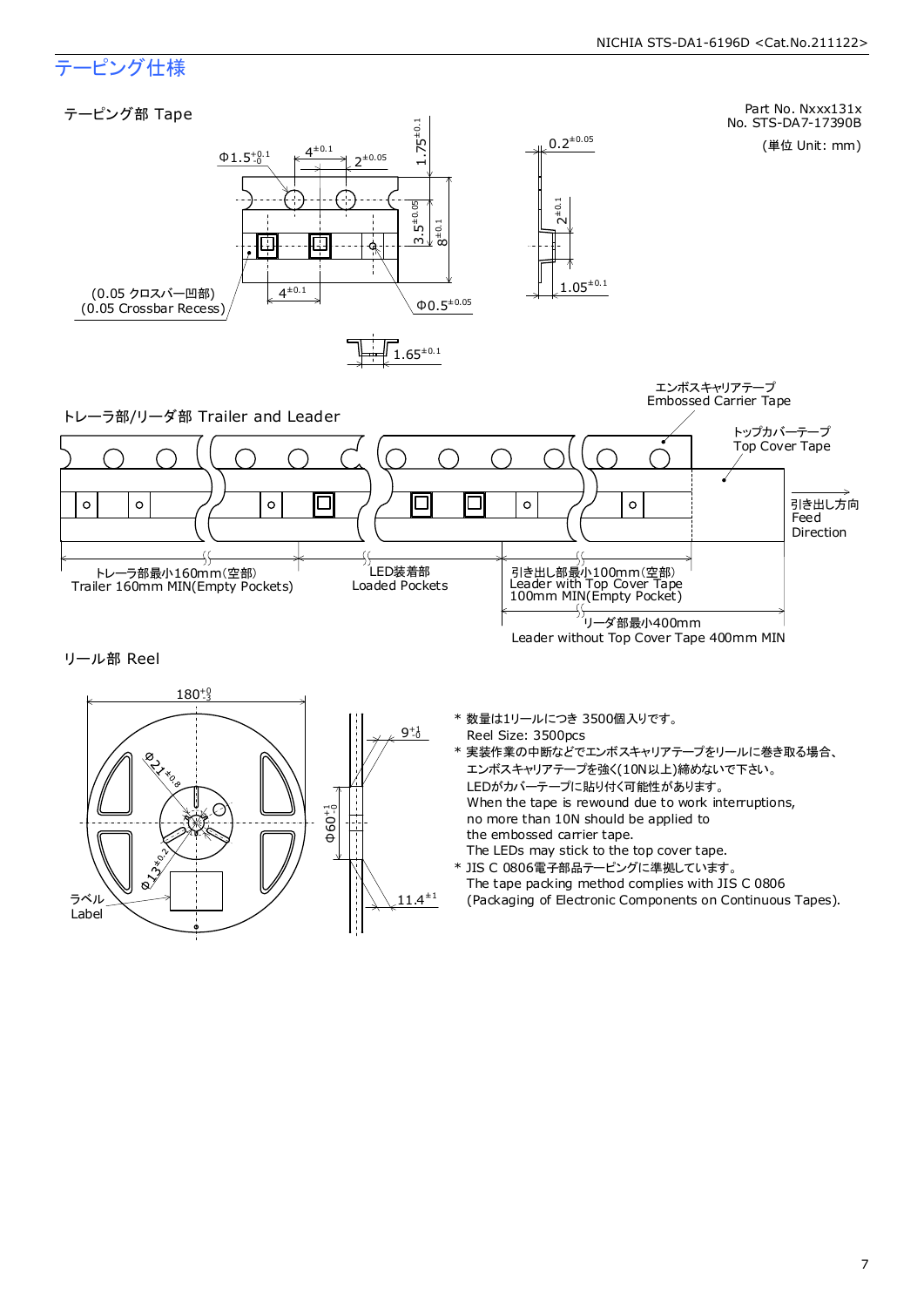### 梱包仕様

Reels are shipped with desiccants in heat-sealed moisture-proof bags. シリカゲルとともにリールをアルミ防湿袋に入れ、熱シールにより封をします。

No. STS-DA7-0006F Part No. Nxxxxxxx



Label ラベル  $\mathscr{D}$ NICHIA XXXX LED PART NO.: **Nxxxxxxx** \*\*\*\*\*\*\* LOT: YMxxxx-RRR QTY.: PCS<br>RoHS INAKA, ANAN, TOKUSHIMA, JA

Moisture-proof bags are packed in cardboard boxes with corrugated partitions. アルミ防湿袋を並べて入れ、ダンボールで仕切ります。





- 客先型名が設定されていない場合は空白です。 客先型名を\*\*\*\*\*\*\*で示します。 If not provided, it will not be indicated on the label. \*\*\*\*\*\*\* is the customer part number.
- For details, see "LOT NUMBERING CODE" in this document. ロット表記方法についてはロット番号の項を<br>参照して下さい。 \*
- The label does not have the RANK field for un-ranked products. ランク分けがない場合はランク表記はありません。 \*
- Products shipped on tape and reel are packed in a moisture-proof bag. They are shipped in cardboard boxes to protect them from external forces during transportation. 本製品はテーピングしたのち、輸送の衝撃から保護するためダンボールで梱包します。 \*
- Do not drop or expose the box to external forces as it may damage the products. 取り扱いに際して、落下させたり、強い衝撃を与えたりしますと、製品を損傷させる原因になりますので注意して下さい。 \*
- Do not expose to water. The box is not water-resistant. ダンボールには防水加工がされておりませんので、梱包箱が水に濡れないよう注意して下さい。 \*
- \* Using the original package material or equivalent in transit is recommended. 輸送、運搬に際して弊社よりの梱包状態あるいは同等の梱包を行って下さい。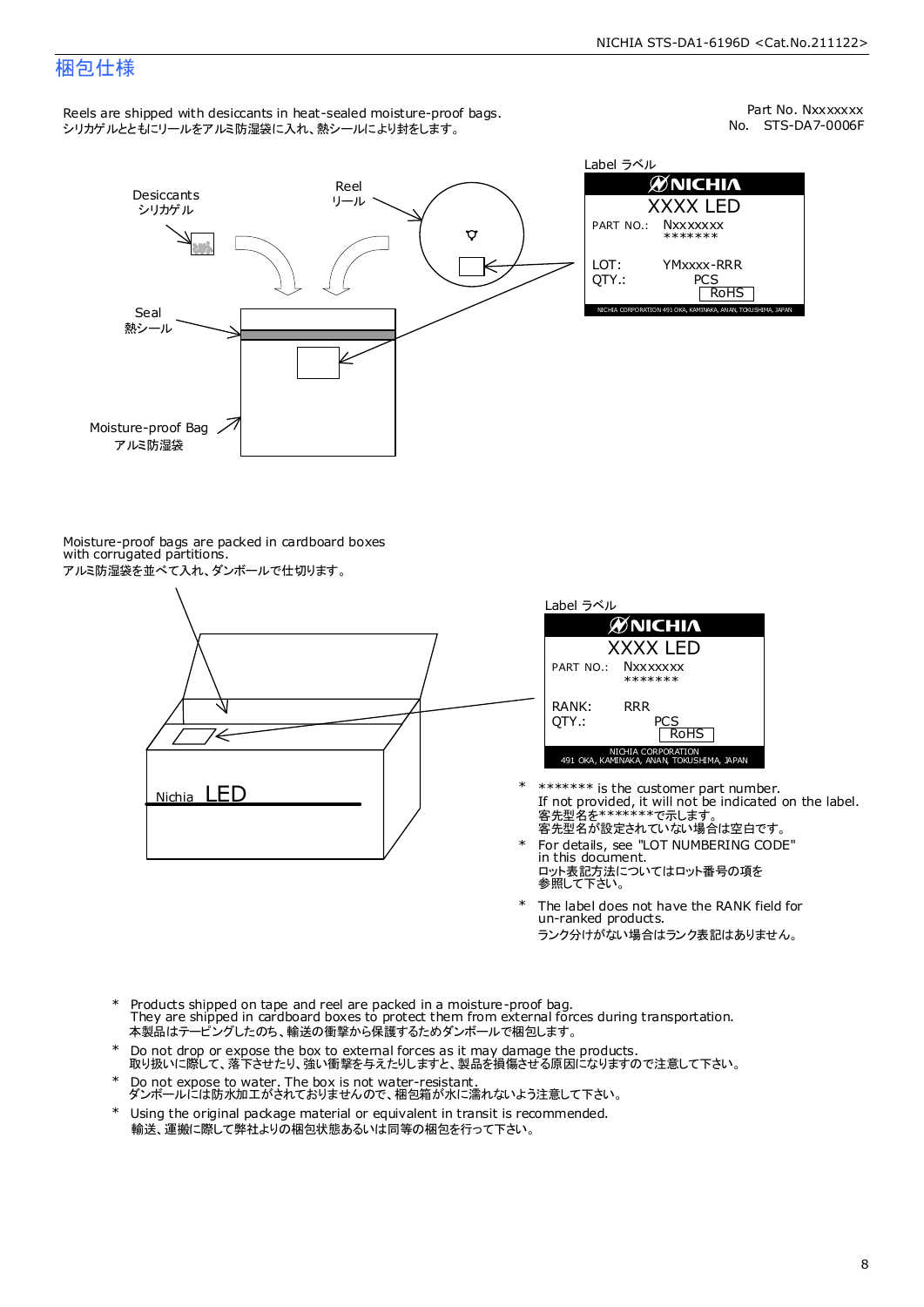### ロット番号

ロット番号は以下のように英数字で表記します。

- YMxxxx RRR
- Y 製造年

| 年    |   |
|------|---|
| 2020 | Κ |
| 2021 |   |
| 2022 | м |
| 2023 | Ν |
| 2024 | 0 |
| 2025 | P |

#### M - 製造月

| F          | M | F  | M |
|------------|---|----|---|
|            |   |    |   |
|            |   | 8  | 8 |
|            |   | q  |   |
|            |   | 10 | А |
|            | 5 | 11 | R |
| $\epsilon$ | 6 | 12 |   |

 xxxx-当社管理番号 RRR-色度ランク、光束ランク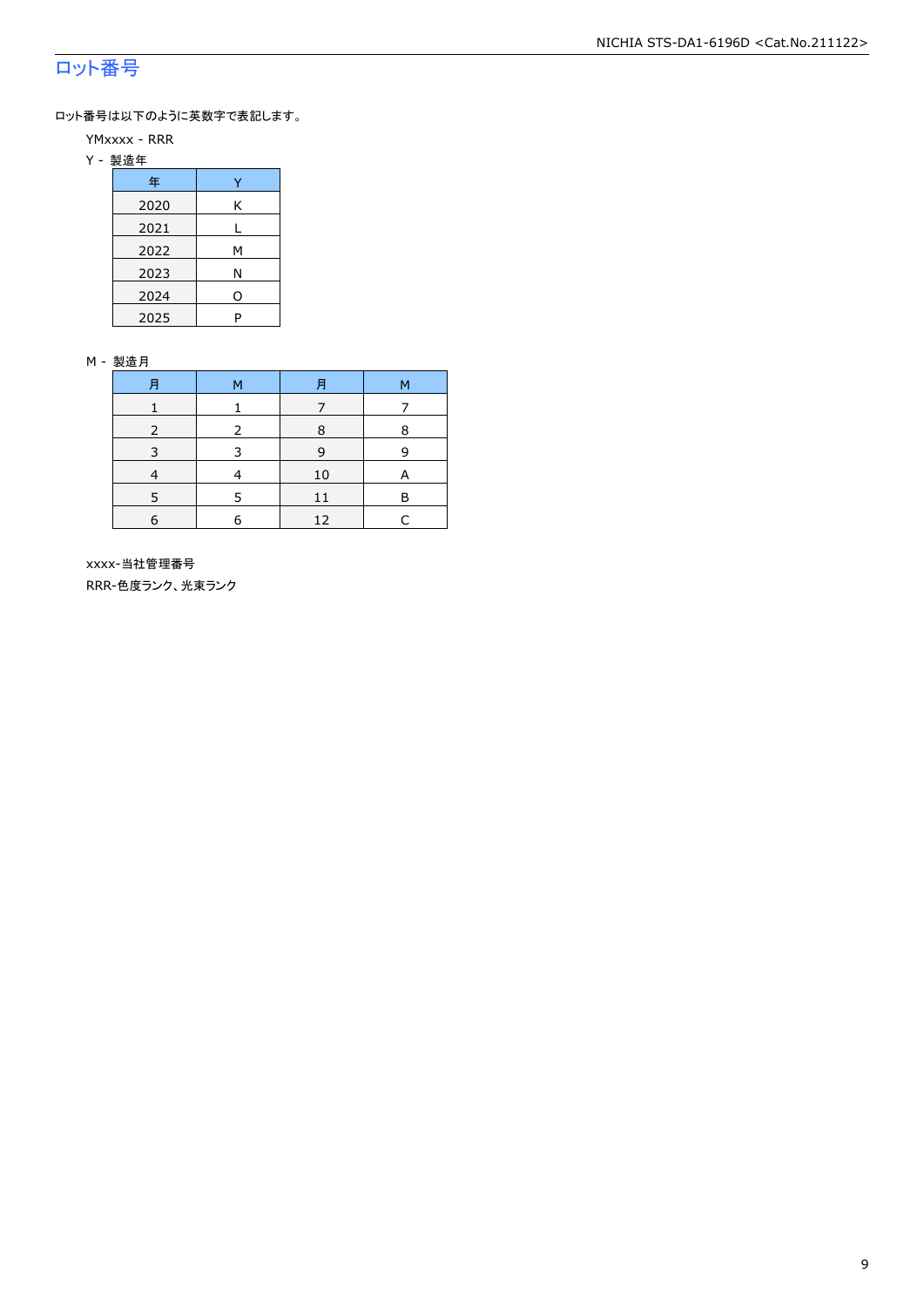### ディレーティング特性

Part No. NCSW131F-SA No. STS-DA7-17616





### **Solder Temperature(Cathode Side) vs Allowable Forward Current**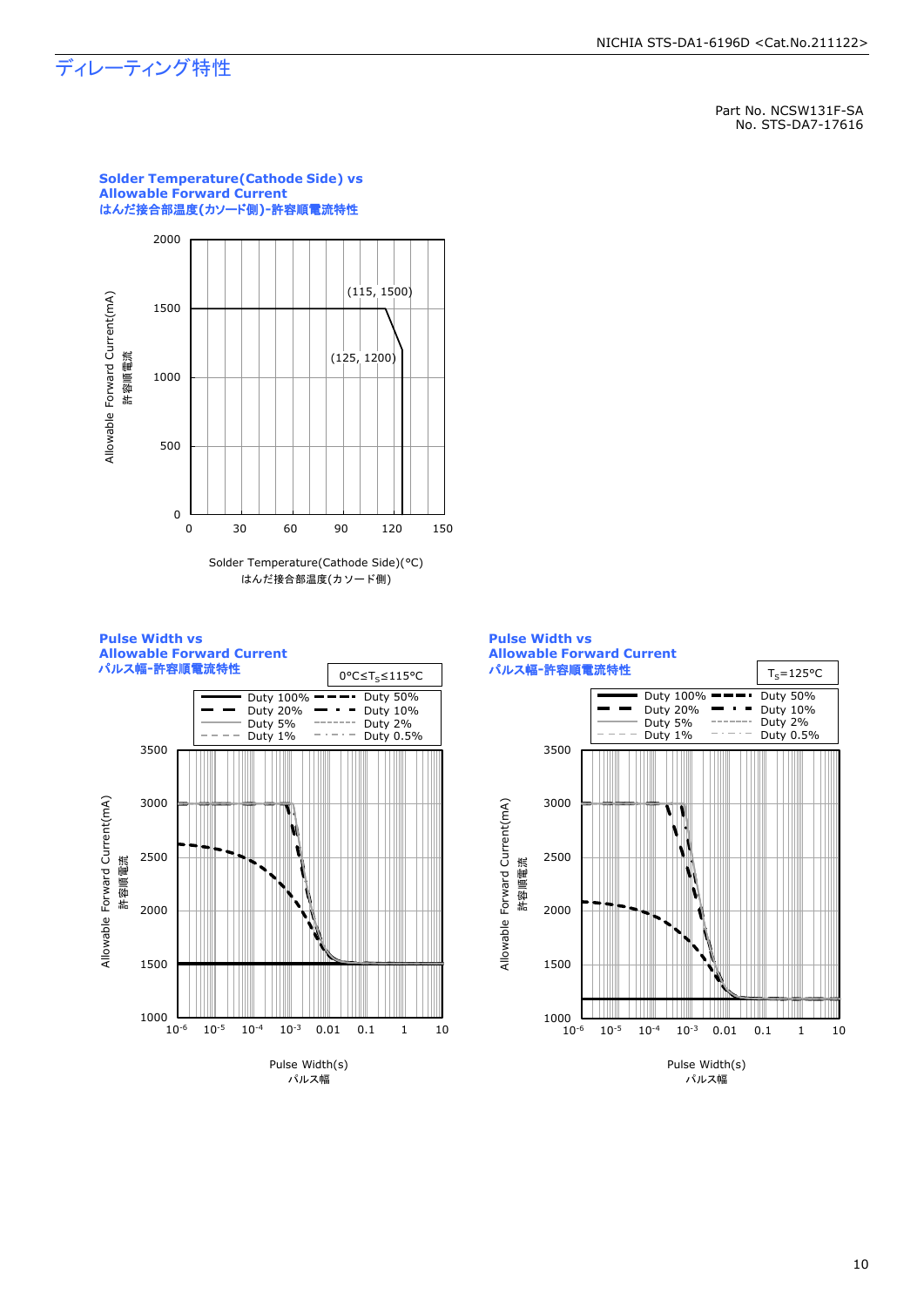### 光学特性

\* All characteristics shown are for reference only and are not guaranteed. 本特性は参考です。

Part No. NCSW131Fx No. STS-DA7-16891B

\* Characteristics measured in a continuous square wave pulse mode with a pulse width of 0.05msec and a duty cycle of 1%. パルス幅0.05msec、デューティー比1%の連続矩形波により測定しています。



**Directivity**  指向特性

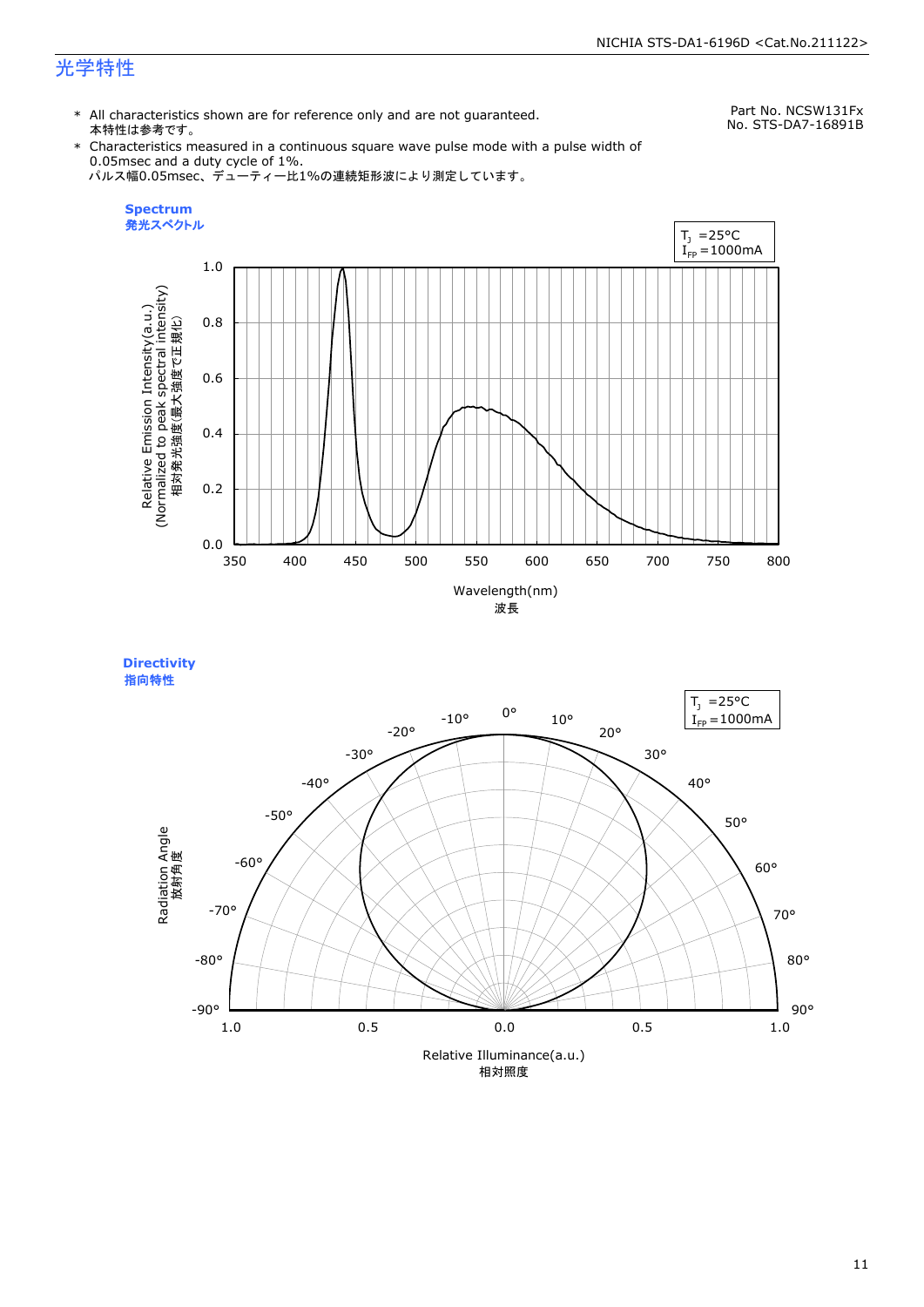### 電流温度特性

\* All characteristics shown are for reference only and are not guaranteed. 本特性は参考です。

Part No. NCSW131Fx No. STS-DA7-16892B

\* Characteristics measured in a continuous square wave pulse mode with a pulse width of 0.05msec and a duty cycle of 1%.

パルス幅0.05msec、デューティー比1%の連続矩形波により測定しています。





**Forward Current vs** 

**Relative Luminous Flux**



0.4 0.6 0.8 1.0 1.2 1.4 -60 -30 0 30 60 90 120 150 180 Junction Temperature(°C) ジャンクション温度  $T_1 = 25^{\circ}C$  |  $I_{\text{FP}} = 1000 \text{mA}$ (Normalized at  $T_1$  =25°C) 相対光束(T」=25°Cで正規化) m i

**Junction Temperature vs Relative Luminous Flux** ジャンクション温度**-**相対光束特性

Relative Luminous Flux(a.u.)

Relative Luminous Flux(a.u.)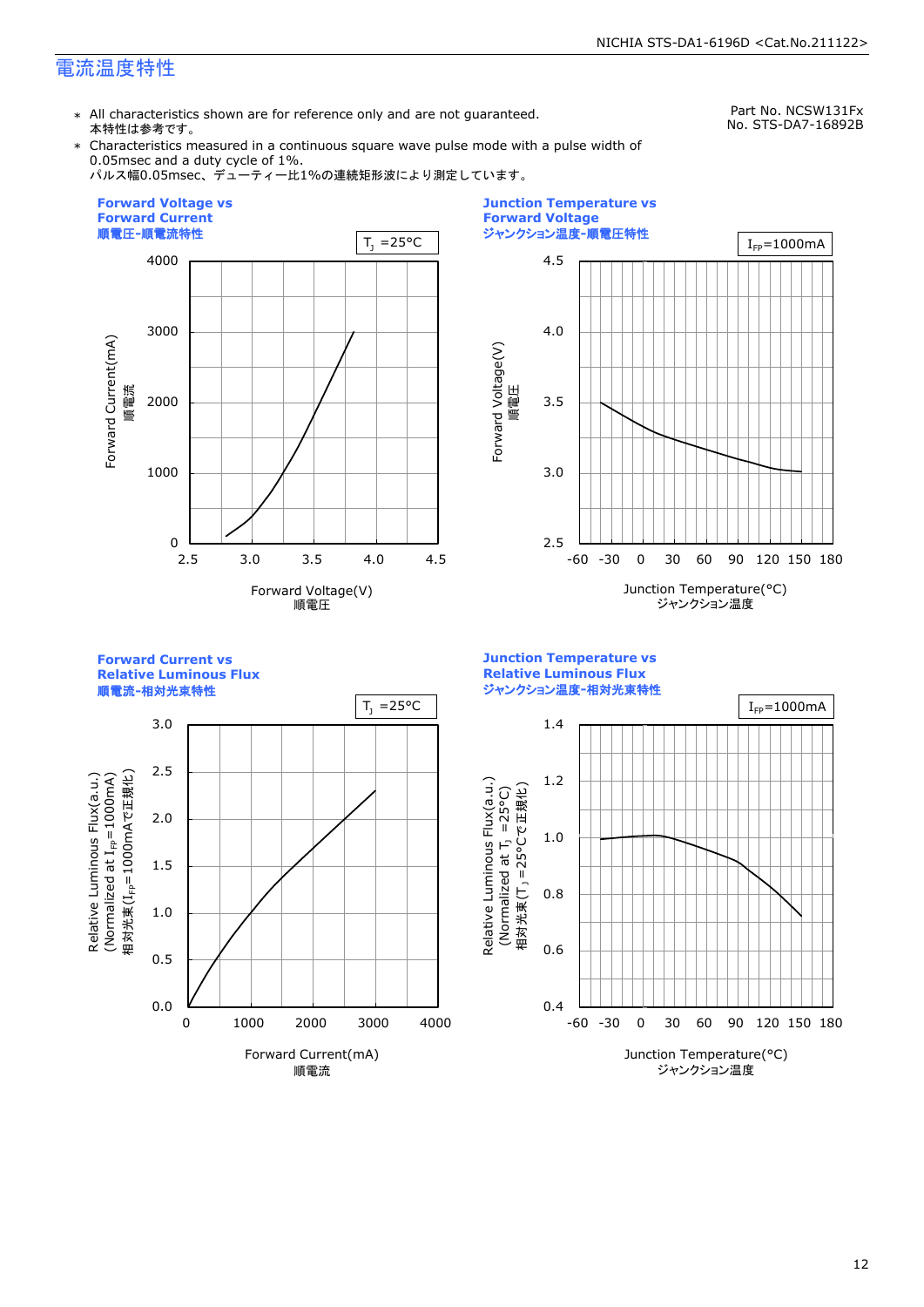### 電流温度特性

\* All characteristics shown are for reference only and are not guaranteed. 本特性は参考です。

Part No. NCxW131Fx No. STS-DA7-16893B

\* Characteristics measured in a continuous square wave pulse mode with a pulse width of 0.05msec and a duty cycle of 1%.





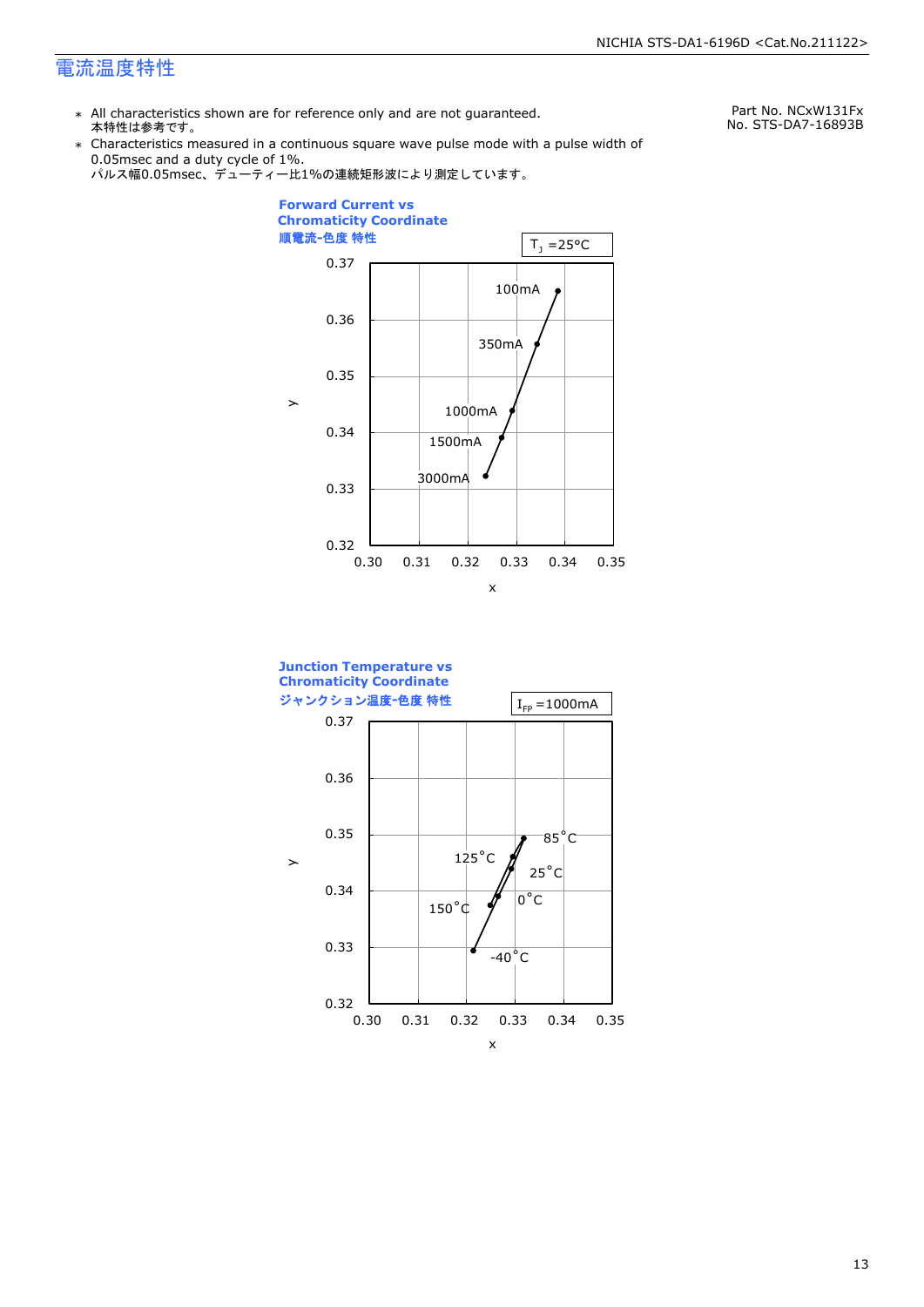### 信頼性

### (1) 試験項目と試験結果

| 試験項目                | 参照規格                             | 試験条件                                                                   | 試験時間      | 故障判定<br>基準 No. | 故障数/試験数 |
|---------------------|----------------------------------|------------------------------------------------------------------------|-----------|----------------|---------|
| はんだ耐熱性<br>(リフローはんだ) | <b>JEITA ED-4701</b><br>300 301  | T <sub>sld</sub> =260°C, 10 秒, 2 回<br>(前処理 85℃, 60%, 168 時間)           |           | #1             | 0/10    |
| はんだ付け性              | <b>JEITA ED-4701</b><br>303 303A | $T_{\text{std}} = 245 \pm 5^{\circ}$ C, 5 秒<br>鉛フリーはんだ(Sn-3.0Ag-0.5Cu) |           | #2             | 0/10    |
| 熱衝撃(気相)             |                                  | -40°C(15 分)~125°C(15 分)                                                | 1000 サイクル | #1             | 0/22    |
| 高温連続動作              |                                  | $T_A = 85^{\circ}$ C, I <sub>F</sub> =1200mA                           | 1000 時間   | #1             | 0/10    |
| 高温高湿点滅動作            |                                  | $T_A = 85^{\circ}$ C, RH = 85%<br>I <sub>F</sub> =1200mA(30 分 ON/OFF)  | 1000 時間   | #1             | 0/10    |
| 静雷破壊                | ANSI/ESDA/<br>JEDEC JS-001       | HBM, 8kV, 1.5kΩ, 100pF, 順逆 1 回                                         |           | #1             | 0/10    |

注記:

1) 熱抵抗 RθJA≈16℃/W

2) 測定は LED が常温に戻ってから行います。

#### (2) 故障判定基準

| 基準 No. | 項目                 | 条件                       | 判定基準            |
|--------|--------------------|--------------------------|-----------------|
|        |                    |                          | <初期値×0.9        |
| #1     | 順電圧(VF)            | $I_F = 1000$ mA          | >初期値×1.1        |
|        |                    |                          | <初期値×0.8        |
|        | 光束( $\Phi_{\nu}$ ) | $I_F = 1000$ mA          | >初期値×1.2        |
| #2     | はんだぬれ性             | $\overline{\phantom{a}}$ | はんだぬれ面積率が 95%未満 |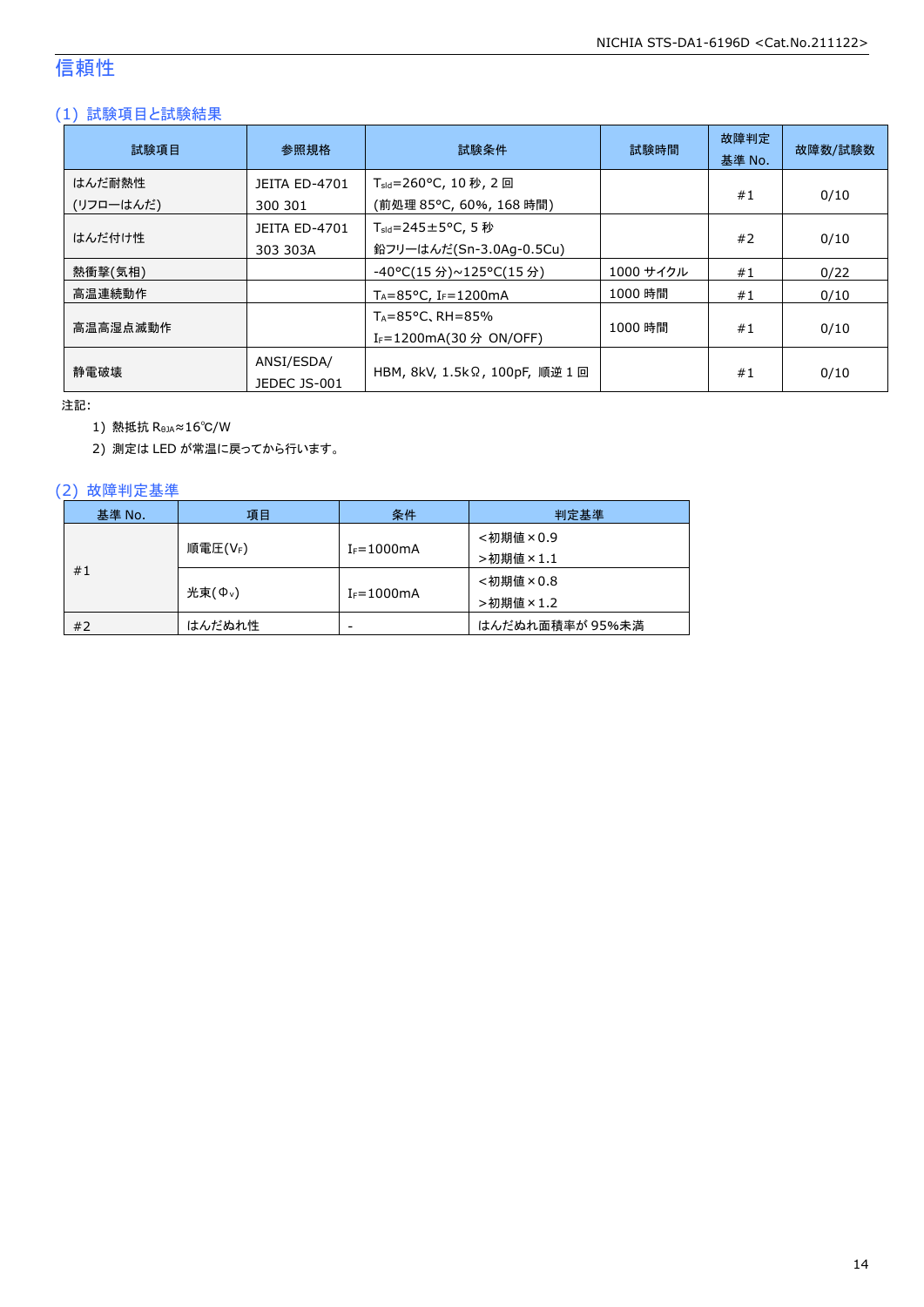### 注意事項

#### (1) 保管

|    | 条件        | 温度                  | 湿度       | 期間        |
|----|-----------|---------------------|----------|-----------|
|    | アルミ防湿袋開封前 | $30^{\circ}$ C<br>丛 | 90%RH 以下 | 納入日より1年以内 |
| 保管 | アルミ防湿袋開封後 | $30^{\circ}$ C<br>ᅛ | 70%RH 以下 | 年以内       |

● 本製品は、MSL2 に相当します。MSL については IPC/JEDEC STD-020 をご確認下さい。

- 本製品は、パッケージに吸収された水分がはんだ付け時の熱で気化膨張することにより、界面の剥離が発生し光学的劣化を起こす可能性があります。そ のためお客様にて実装するまでの、吸湿量を最小限に抑えるため防湿梱包を実施しております。アルミ防湿袋に入っているシリカゲルは吸湿が進むと青 色から赤色へ変色します。
- アルミ防湿袋を開封後は上記の条件を越えないようにはんだ付けを完了下さい。万一未使用の LED が残った場合は、シリカゲル入り密閉容器等で保管 下さい。なお当社防湿袋に戻し、再封印することを推奨します。
- 電極部分は、金メッキが施されております。腐食性ガス等を含む雰囲気にさらされますと、メッキ表面が変質し、はんだ付け性に問題が生じる事がありま す。保管時は密閉容器等で保管して下さい。なお当社防湿袋に戻し、再封印することを推奨します。
- 実機に使用する部材(パッキン、接着剤など)については、メッキ表面への影響を考慮して、硫黄成分を含有しているものの使用を避けて下さい。メッキの 表面異常は、導通・接続不良に繋がる可能性があります。また、パッキンを使用する場合は、シリコーンゴム材質のものを推奨します。その際、低分子量 のシロキサンによる機器の接点不良に注意して下さい。
- 急激な温度変化のある場所では、結露が起こりますので温度変化の少ない場所に保管して下さい。
- 埃の多い環境での保管は避けて下さい。
- 直射日光や室温を超えるような環境に長期間さらさないで下さい。

#### (2) 使用方法

● LED 毎に絶対最大定格を超えないように回路設計を行って下さい。LED 毎に定電流駆動することを推奨致します。また定電圧駆動する場合は、(A)の回 路は LED の順電圧の影響により LED に流れる電流がばらつく可能性がありますので、(B)の回路を推奨します。



- 本製品は、順方向電流駆動でご使用下さい。また、非点灯時には順逆とも電圧がかからないように配慮下さい。特に逆電圧が連続的に加わる状態は、マ イグレーションを発生させる可能性があり、素子にダメージを与える場合がありますので避けて下さい。長時間使用しない場合は、安全のために必ず主電 源スイッチを切って下さい。
- 本製品は LED の諸特性が安定する定格電流の 10%以上でご使用されることを推奨します。
- 雷サージなどの過電圧が LED に加わらないようにして下さい。
- 屋外で使用される場合は、十分な防水対策、湿度対策、塩害対策を施してご使用下さい。

#### (3) 取り扱い上の注意

- 素手で本製品を取り扱わないで下さい。表面が汚れ、光学特性に影響を及ぼすことがあります。また場合によっては、製品の変形や断線が起こり、不灯 の原因になることがあります。
- ピンセットで本製品を取り扱う場合は、製品へ過度な圧力を掛けないようにして下さい。樹脂部の傷、欠け、剥がれ、製品の変形や断線が起こり、不灯の 原因となります。
- 本製品を落下させてしまった場合には、製品の変形などが発生することがありますのでご注意下さい。
- 本製品の実装後に基板は積み重ねしないで下さい。実装した基板を重ねると、基板が樹脂部に衝撃を与え樹脂部の傷、欠け、剥がれ、変形・断線、LED 剥がれが発生し、不灯の原因になります。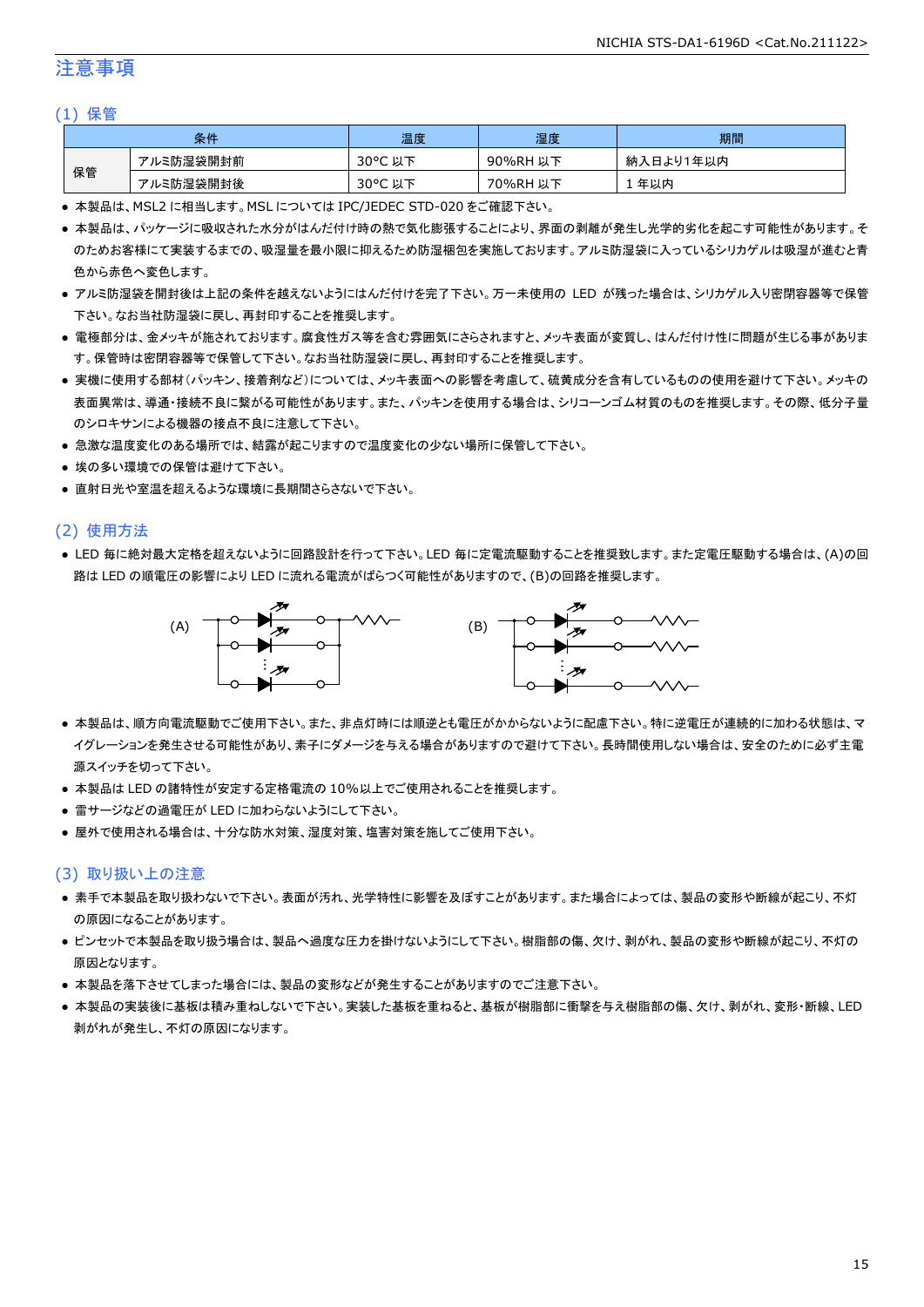#### (4) 設計上の注意

- LED を基板にはんだ付けした後の基板分割工程などで基板が曲がると、パッケージ割れが発生することがありますので基板のたわみやねじりに対して極 力ストレスの加わらないような LED 配置にして下さい。
- 基板分割部では LED の取り付け位置によって機械的ストレスが変化しますので、最もストレスが加わらないような位置に配置して下さい。
- 基板分割時は、手割りを避け、専用治具にて行って下さい。
- LED 周辺で使用する部材(筐体、パッキン、接着剤、2 次レンズ、レンズカバー、グリスなど)から放出された揮発性有機化合物は、LED の発光面を透過す る可能性があります。特に密閉に近い状態では、これらの揮発性有機化合物が熱や光子エネルギーにさらされると変色が起こり LED の光出力が大幅に 低下したり、色ずれが発生する可能性があります。また、空気の循環をよくすることで、光出力の低下や色ズレが改善されることがあります。予め実機点灯 試験による光学評価で異常なきことの確認をお願いします。
- はんだ種類や基板仕様の組み合わせ等によっては、使用時の熱ストレスによりはんだクラックが発生する恐れがあります。基板仕様は、基材や絶縁層の 種類、製品取り付けパターンのデザインなど、多数の組み合わせがあるため、事前検証を想定している最終製品にて行ってください。
- 金属ベース基板を使用する際には事前検証を十分行って下さい。使用時の熱ストレスによりはんだクラックが発生する恐れがあります。金属ベース基板 の絶縁層は、低弾性絶縁層を推奨します。
- 基板の製品取り付けパターン部及び製品直下部には、ソルダーレジストがかからない構造(下図参照、 Non Solder Mask Defined パッド(以下 NSMD))を推奨します。



#### (5) 静電気に対する取り扱い

● 本製品は静電気やサージ電圧に敏感で、素子の損傷や信頼性低下を起こすことがあります。取り扱いに際しては、以下の例を参考に静電気対策を十分 行って下さい。

 リストストラップ、導電性衣類、導電靴、導電性床材等による電荷の除去 作業区域内の装置、治具等の接地による電荷の除去

導電性材料による作業台、保管棚等の設置

- 使用機器、治具、装置類や作業区域内は適切に接地をして下さい。また、実装される機器等についてもサージ対策の実施を推奨します。
- 治具、装置類にガラスやプラスチックなどの絶縁体を使用される場合は以下の例を参考に対策を十分行って下さい。

 導電性材料による導電化 加湿による帯電防止

除電器(イオナイザ)による電荷の中和

- 本製品を機器に実装後、特性検査をする際には、静電気による損傷の有無も併せて確認して頂くようお願いします。電流を下げて(1mA 以下推奨)順電 圧検査又は発光検査を実施することで、損傷の有無は検出できます。
- 損傷した LED には、順方向の立ち上がり電圧が低下する、低電流で発光しなくなる等の異常が現れます。 不合格判定基準: (VF<2.0V at IF=0.5mA)

#### (6) 熱の発生

- 本製品をご使用の際は、熱の発生を考慮して下さい。通電時の素子の温度上昇は、実装する基板の熱抵抗や本製品の集合状態により変化します。熱の 集中を避け、本製品周囲の環境条件により最大ジャンクション温度(TJ)を超えることがないよう配慮下さい。
- 本製品周囲の温度条件(TA)により使用電流を決め放熱等の処理を施して下さい。